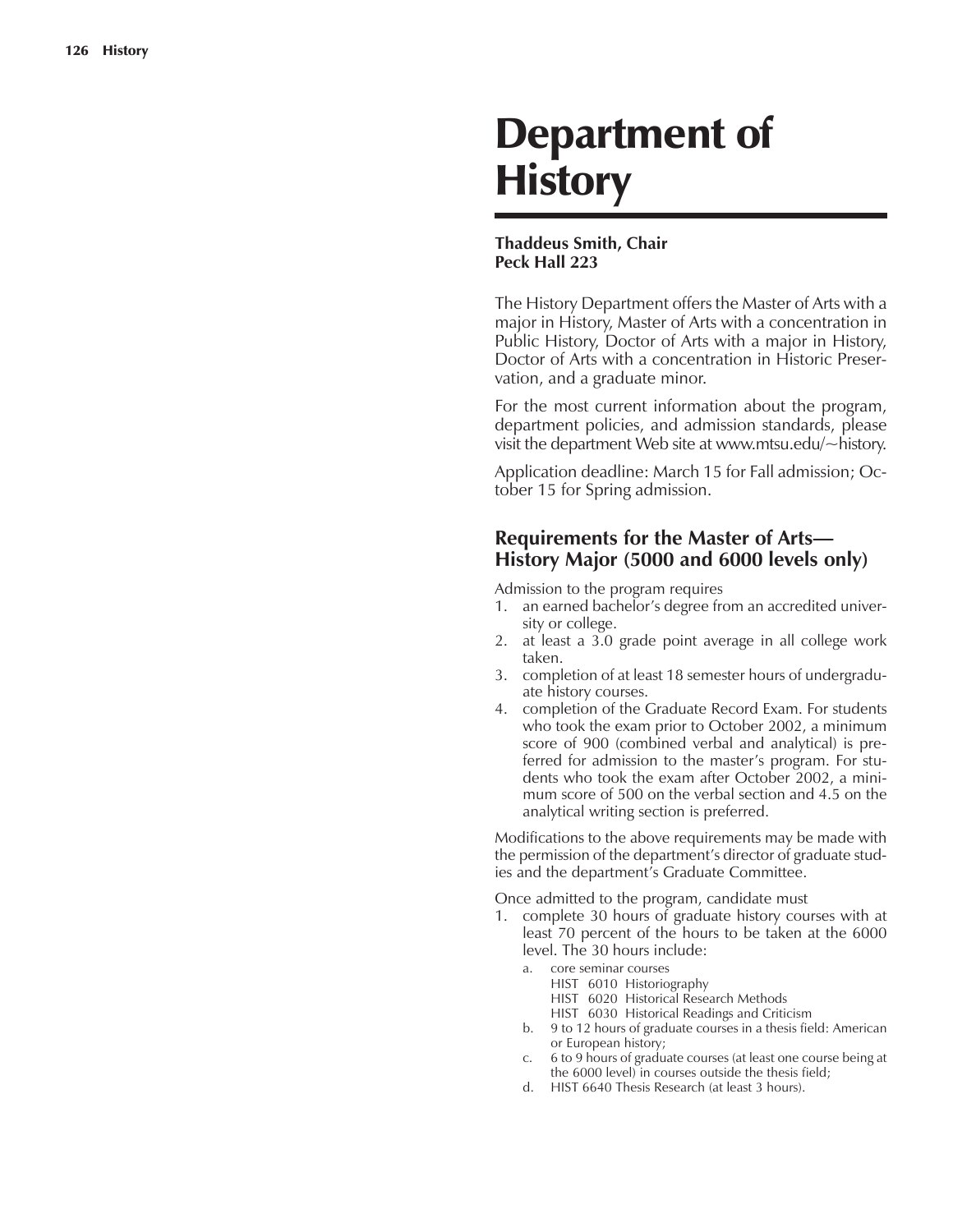- 2. complete comprehensive examinations in the thesis field. *NOTE: Students may add a field outside of history toward their master's program. Specific provisions on graduate minors are elsewhere in this catalog.*
- 3. maintain satisfactory progress towards completion of the degree each semester.
- 4. fulfill a foreign language requirement by:
	- a. completing 12 undergraduate semester hours in one language;
	- b. earning a grade of A or B in GERM 4990, FREN 4990, or SPAN 4990;
	- c. earning at least a C in any upper-division undergraduate foreign language course taught in the language and requiring translation;
	- d. passing a reading examination in the language administered by the Foreign Languages and Literatures Department.
- 5. file a Candidacy Form with the Graduate Office prior to the completion of 24 semester hours.
- 6. submit an acceptable thesis.

# **Requirements for the Master of Arts with a Concentration in Public History (5000 and 6000 levels only)**

The Public History concentration offers specialized education in one of four tracks: historic preservation, museum management, cultural resource management, and archival management. All public history students must complete the seminar for their chosen track and an internship off campus. The archival track requires an additional practicum.

Admission to the program requires

- 1. an earned bachelor's degree from an accredited university or college.
- 2. at least a 3.00 grade point average in all college work.
- 3. completion of at least 18 semester hours of undergraduate history courses.
- 4. completion of the Graduate Record Exam. For students who took the exam prior to October 2002, a minimum score of 900 (combined verbal and analytical) is preferred for admission to the master's program. For students who took the exam after October 2002, a minimum score of 500 on the verbal section and 4.5 on the analytical writing section is preferred.

Modifications to the above requirements may be made with the permission of the department's director of graduate studies and the department's Graduate Committee.

Once admitted to the program, candidate must

- 1. complete at least 36 semester hours of graduate-level history and public history courses, with at least 70 percent of the hours to be taken at the 6000 level. The 36 hours include
	- a. core seminar courses
		- HIST 6010 Historiography
			- HIST 6020 Historical Research Methods
		- HIST 6030 Historical Readings and Criticism
	- b. Public History courses
		- HIST 6510 Seminar: Public History
		- HIST 6570 Public History Internship
		- HIST 6590 Practicum in Archival Management
- c. Public History seminar option (3 hours)
	- HIST 6520 Seminar: Historic Preservation OR
	- HIST 6540 Seminar: Museum Management OR
- HIST 6560 Seminar: Cultural Resource Management d. Public History electives (6 hours) selected in consultation with public history faculty;
- e. history electives (6 hours) outside the public history field (at least 3 hours of which must be at the 6000 level);
- f. HIST 6640 Thesis Research (at least 3 hours).
- 2. fulfill a foreign language requirement in the same manner as stipulated for the Master of Arts—History Major, or complete HIST 5630 Computer and Quantitative History.
- 3. maintain satisfactory progress towards completion of the degree each semester.
- 4. file a Candidacy Form with the Graduate Office before the completion of 24 semester hours.
- 5. complete comprehensive examinations in the field of public history, that field to include an examination in the area of American history in which the student will complete the thesis.
- 6. submit an acceptable thesis.

# **Requirements for the Doctor of Arts— History Major (6000 and 7000 levels only)**

The Doctor of Arts Program is scheduled for a phase out in 2005. The department is no longer accepting students into this specific doctoral program. Approval for a Ph.D. in Public History is pending. For additional information, please contact the Department of History.

Candidate must

- 1. hold a master's degree and have earned at least 18 semester hours of undergraduate history credit and a minimum of 20 semester hours of graduate history credit. Deficiencies in this requirement should be removed during the first year in the program.
- 2. complete the Graduate Record Exam prior to consideration for admission. For applications to the Doctor of Arts program who took the GRE prior to October 2002, a minimum score of 1100 (combined verbal and analytical) is preferred. For applicants who took the exam after October 2002, a minimum score of 550 on the verbal section and 5.0 on the analytical writing section is preferred.
- 3. have three years of appropriate teaching and/or administrative educational experience.
- 4. fulfill a foreign language requirement by:
	- a. completing 12 undergraduate semester hours in one language;
	- b. earning a grade of A or B in GERM 4990, FREN 4990, or SPAN 4990;
	- c. earning at least a C in any upper-division undergraduate foreign language course taught in the language and requiring translation;
	- d. passing a reading examination in the language administered by the Foreign Languages and Literatures Department.

#### 5. select one of the following programs:

#### **Alternative #1**

Complete a minimum of 48 semester hours of graduate courses beyond the master's level, including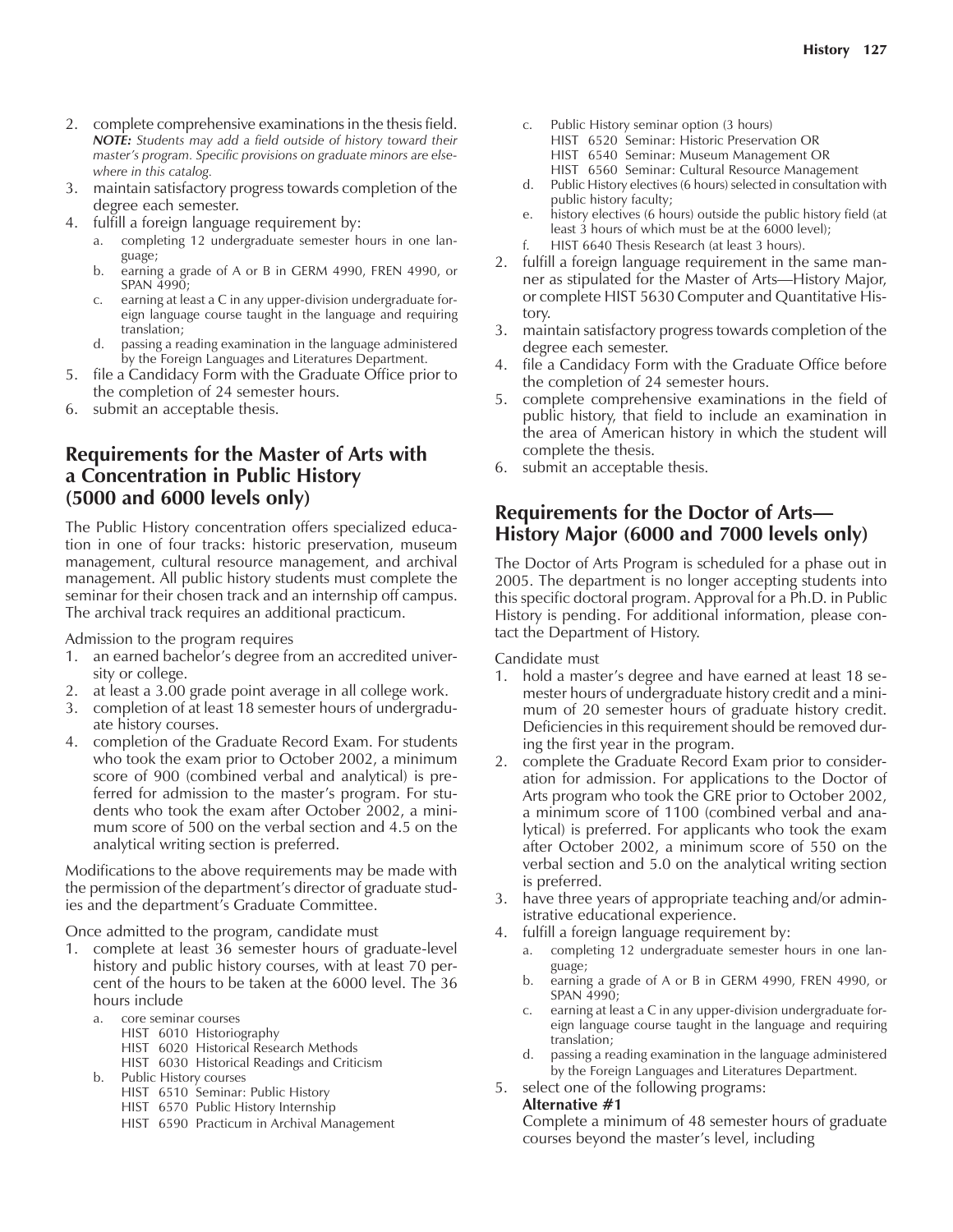- a. at least 24 semester hours of graduate history courses;
- b. 6 semester hours of teaching internship;
- c. 6 semester hours of dissertation research and writing;
- d. 12 semester hours of professional education classes consisting of FOED 7520 and 7560 and SPSE 7540 and 7550.

At least two-thirds of the above hours must be taken at the 7000 level.

## **Alternative #2**

Complete a minimum of 60 semester hours of courses above the master's level, including

- a. at least 18 semester hours of graduate history courses;
- b. at least 18 semester hours in any other academic discipline for which MTSU offers a master's or higher degree;
- c. 6 semester hours of internship;
- d. 6 semester hours of dissertation research and writing;
- e. 12 semester hours of professional education classes consisting of FOED 7520 and 7560 and SPSE 7540 and 7550.

At least two-thirds of the above hours must be taken at the 7000 level.

6. consult with an advisory committee during the first semester in the program to ensure the student's coursework will adequately prepare him or her for successfully completing oral and written examinations in three fields:

## **Alternative #1**

- a. United States History
- b. Western Civilization (either before or since 1715)
- c. Higher Education

## **Alternative #2**

A program determined by the student in consultation with the advisory committee

- 7. file a degree plan with the Graduate Office prior to the completion of 36 credit hours.
- 8. maintain satisfactory progress toward completion of the degree each semester.
- 9. successfully complete written and oral examinations in 1) history and 2) higher education.
- 10. develop and successfully defend a dissertation prospectus.
- 11. complete a dissertation and successfully defend it in a final oral examination.

# **Requirements for the Doctor of Arts in History with a Concentration in Historic Preservation (6000 and 7000 levels only)**

The Doctor of Arts Program is scheduled for a phase out in 2005. The department is no longer accepting students into this specific doctoral program. Approval for a Ph.D. in Public History is pending. For additional information, please contact the Department of History.

Candidate must

- 1. hold a master's degree and have earned at least 18 semester hours of undergraduate history credit and a minimum of 20 semester hours of graduate history credit. Deficiencies in this requirement should be removed during the first year in the program.
- 2. complete the Graduate Record Exam prior to consideration for admission. For applications to the Doctor of

Arts program who took the GRE prior to October 2002, a minimum score of 1100 (combined verbal and analytical) is preferred. For applicants who took the exam after October 2002, a minimum score of 550 on the verbal section and 5.0 on the analytical writing section is preferred.

- 3. fulfill a foreign language requirement in the same manner as stipulated for the Master of Arts—History Major, or complete HIST 5630 Computer and Quantitative History.
- 4. complete from 48 to 60 semester hours of history and professional education courses above the master's level, including
	- a. at least 24 semester hours of graduate history courses;
	- b. 6 semester hours of internship (HIST 7950 and 7960);
	- 6 semester hours of dissertation research and writing;
	- d. 12 semester hours of professional education courses consisting of FOED 7520 and 7560 and SPSE 7540 and 7550.
	- At least two-thirds of the above must be taken at the 7000 level.
- 5. complete a skills/tool cognate of 12 semester hours chosen in consultation with student's public history advisor;
- 6. consult with an advisory committee during the first semester in the program. Each student's program will include coursework in the fields of 1) historic preservation theory, 2) applied practice in historic preservation, and 3) United States history. The advisory committee will assist the student in selecting courses to satisfy these field requirements;
- 7. file a degree plan with the Graduate Office prior to the completion of 36 credit hours;
- 8. maintain satisfactory progress toward completion of the degree each semester;
- 9. successfully complete written and oral examinations in 1) history, 2) historic preservation, and 3) higher education;
- 10. develop and successfully defend a dissertation prospectus;
- 11. complete a dissertation and successfully defend it in a final oral examination.

# **Courses in History [HIST]**

- **5010 Colonial America.** Three credits. The exploration and colonialization of North America, relations between Indians and Europeans, and the development of colonial societies and identity from 1492 to 1760.
- **5020 The American Revolution.** Three credits. Examines international conflicts from the Seven Years' War through the War of 1812 while emphasizing political, social, intellectual, and economic developments in the new United States.
- **5030 Jacksonian America, 1815-1850.** Three credits. The major political, social, and economic developments in the awakening of American nationalism, Jacksonian Democracy, expansionism, and the Mexican War.
- **5040 Civil War and Reconstruction.** Three credits. Sectional differences of the 1850s. Civil War, Reconstruction, and the Grant Era.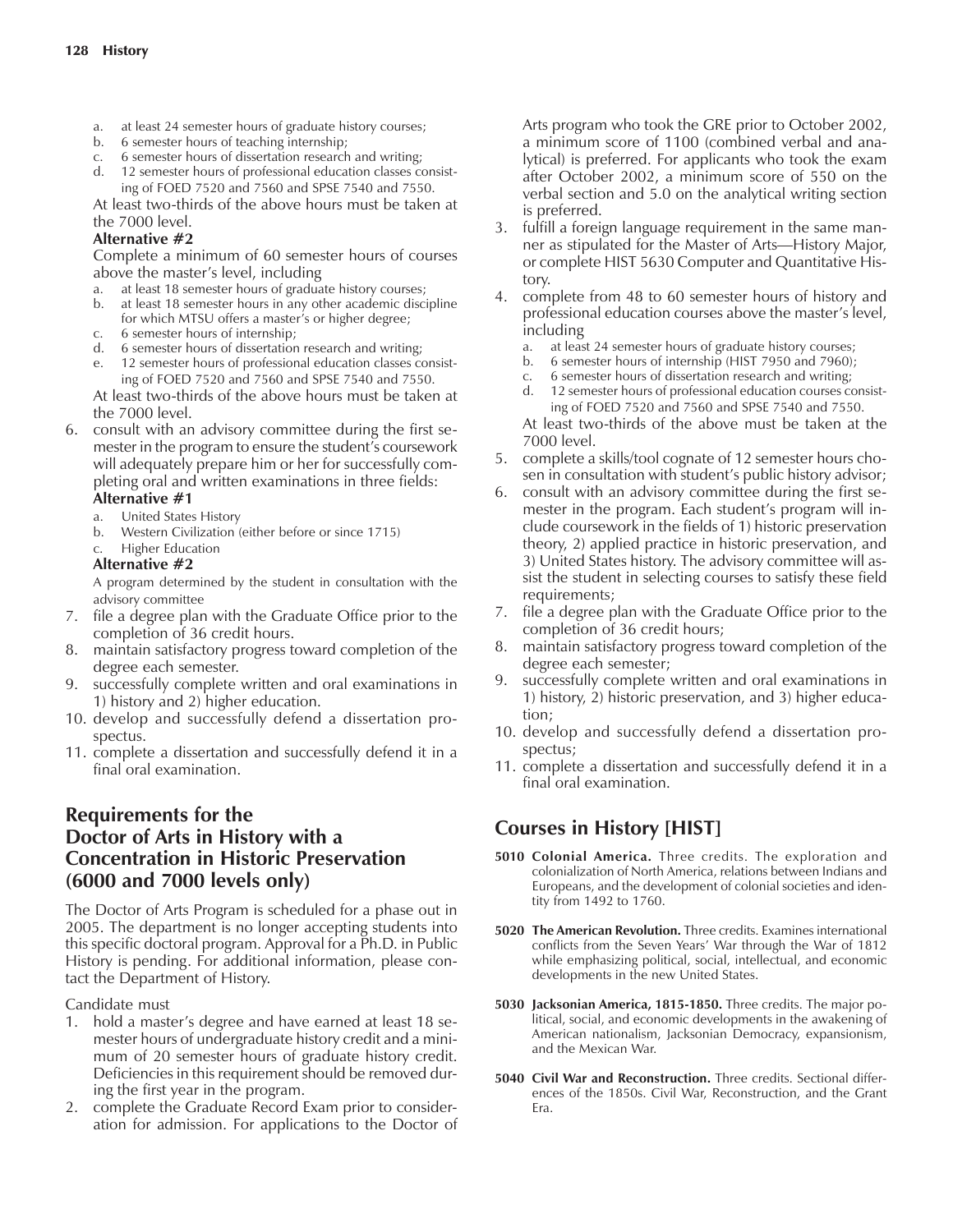- **5050 Modern America, 1877-1914.** Three credits. The nature and consequences of the shift of the United States from an agrarian to an urban and industrialized society between Reconstruction and World War I.
- **5060 Modern America, 1914-1945.** Three credits. The increasing involvement of the United States in world affairs from World War I through World War II and of the social and political consequences of economic complexity which resulted in prosperity, depression, and the New Deal.
- **5070 Modern America, Post-1945.** Three credits. The major social, political, economic, and diplomatic developments in the history of the United States from 1945 to the present with particular emphasis on the role of the United States in world affairs and the changing role of government.
- **5130 The Sunbelt.** Three credits. The Southern rim of states from a nineteenth-century American outpost to the modern pacesetting position in economics, culture, racial relationships, and politics with such leaders as King, Nixon, Carter, and Reagan.
- **5140 The West.** Three credits. The role of the frontier in American history. Emphasis on the trans-Mississippi West.
- **5150 The American South.** Three credits. The major themes that have created and recreated southern culture from the colonial period to the present. Major social, political, and economic factors that made and remade the region through time.
- **5210 Middle Ages.** Three credits. An intensive survey of the progress of medieval civilization with emphasis on Byzantine, Moslem, and Germanic cultures in the Middle Ages.
- **5212 Intellectual and Cultural History of Early Modern Europe.** Three credits. Major trends and movements in artistic, literary, social, economic, political, scientific, and religious thought in cultural context and diffusion in society; how these trends and movements have changed European concepts since the Enlightenment. Begins about 1200 to establish a background and then focuses on 1400 to 1789.
- **5213 Intellectual and Cultural History of Modern Europe.** Three credits. Major trends and movements in artistic, literary, social, economic, political, scientific, and religious thought in cultural context and diffusion in society; how these trends and movements have changed European concepts since the Enlightenment. Begins about 1650 to establish a background and then focuses on 1789 to the present.
- **5220 Renaissance Europe.** Three credits. Survey of political, economic, social, intellectual, and cultural developments of Italy, France, England, Germany, and the Low Countries during the fourteenth through the seventeenth centuries.
- **5230 Reformation Europe.** Three credits. Survey of political, economic, social, intellectual, and cultural developments of Italy, France, England, Germany, and the Low Countries during the sixteenth and seventeenth centuries.
- **5240 Europe: Absolutism and Enlightenment.** Three credits. European history in the seventeenth and eighteenth centuries, covering social, economic, intellectual, and political developments.
- **5250 Europe: The French Revolution and Napoleon.** Three credits. The social, political, and economic aspects of the old regime, the French Revolution, and the Napoleonic period in European history.
- **5260 France Since 1870**. Three credits. The social, political, intellectual, cultural, and economic history of France from the origins of the Third Republic to the present.
- **5270 Europe: 1815-1900.** Three credits. Nineteenth-century Europe.
- **5280 Europe: 1900-1939.** Three credits. Emphasis on the impact of continued industrialization, total war, and totalitarian ideologies in the early twentieth century.
- **5290 Europe Since 1939.** Three credits. The major European countries and common European-wide themes from World War II to the present.
- **5310 Germany to 1870.** Three credits. The evolution of the German states from their Indo-European origins to their unification in a single German nation in 1871 with particular emphasis on the history of German men and women since the Middle Ages. History of Austria and its possessions also included.
- **5320 Germany Since 1870.** Three credits. The history of Germany from national unification in 1871 through its reunification in the contemporary world. Course emphasizes major social, cultural, political, intellectual, and economic developments of the period as they relate to both German men and women. History of the Austro-Hungarian empire (1867-1918) and the modern Austrian state also included.
- **5330 Russia to the Twentieth Century.** Three credits. Russian history from its beginnings to the end of the nineteenth century.
- **5340 Russia in the Twentieth Century.** Three credits. A continuation of 5330 emphasizing the Revolution and the Soviet era.
- **5350 England to 1783.** Three credits. English history from earliest times to the end of the American Revolution, with emphasis on major political, economic, cultural, and social developments.
- **5360 Britain in the Nineteenth Century.** Three credits. Survey of British political, economic, diplomatic, military, and cultural developments from the end of the Napoleonic era to Gladstone's retirement in 1894.
- **5370 Britain in the Twentieth Century.** Three credits. The political, military, imperial, economic, and social history of a changing Britain in its century of total war, imperial decline, and economic readjustment.
- **5410 Classical History.** Three credits. Ancient Greece and Rome, from about 2,000 B.C. to A.D. 476, emphasizing the classical historians and Greek and Roman culture.
- **5420 The Medieval Mediterranean World.** Three credits. A regional survey of political, economic, social and intellectual, and cultural development of the countries bordering the Mediterranean.
- **5440 The Middle East.** Three credits. The development of the Near East, the rise and spread of Islam, the Ottoman Empire, European imperialism in the Near East, contemporary developments. Emphasis on cultural contributions of the Near East to western civilization.
- **5450 Japan.** Three credits. Survey of Japanese history from the formation of the first Japanese political state to the country's emergence as a post-World War II economic superpower.
- **5460 China.** Three credits. Survey of Chinese history from antiquity to the present People's Republic, stressing social history and the unique cultural features defining China's civilization.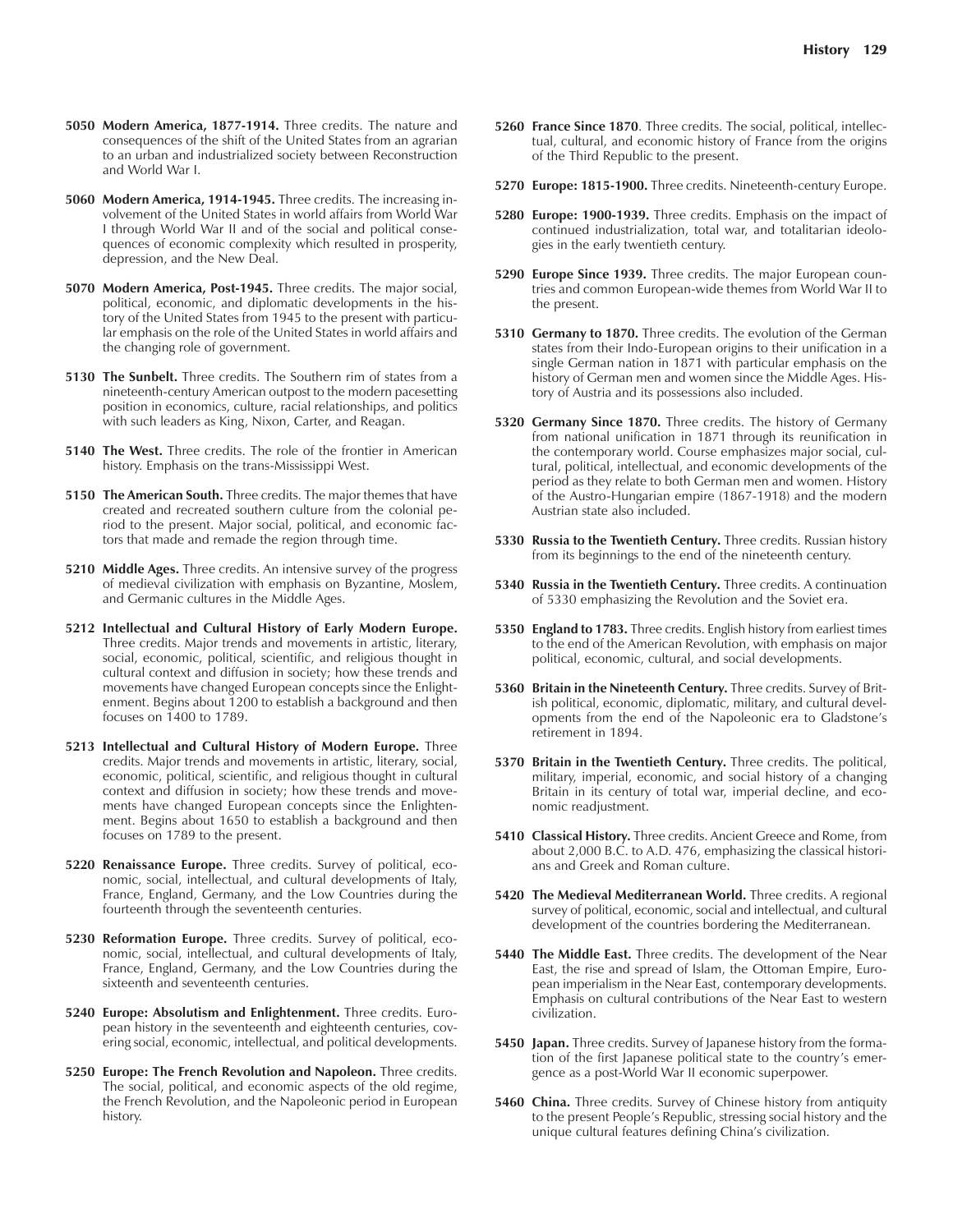- **5470 Canada.** Three credits. Canadian history from the colonial era to the present.
- **5480 South America.** Three credits. The development of cultural, economic, and political traditions since 1492.
- **5490 Mexico and the Caribbean.** Three credits. The development of cultural, economic, and political traditions since 1492.
- **5510 Colonial Latin America.** Three credits. The indigenous societies present before European colonization and the first encounters in Mexico, the Caribbean, and South America. Analysis of political structures imposed by the Spanish as well as the social and cultural implications of colonialism and miscegenation.
- **5520 Modern Latin America.** Three credits. Examination of colonial background of Latin America, moving to an exploration of economic, political, social, and cultural developments in Latin America since independence.
- **5530 Latin American-United States Relations.** Three credits. Relations between the United States and Latin America in the nineteenth and twentieth centuries with emphasis on the effect of cultural differences on inter-American diplomacy.
- **5610 History of Medicine.** Three credits. Medical developments and in particular the relationship between medicine and society. Examines two medical traditions: the West and China. Discussions not only on major developments in medicine but also of the systems of healing in these cultures and comparison of the different roles medicine played within these societies. Also investigates the impact of Western scientific medicine on the various systems of traditional medicine.
- **5620 American Medical History.** Three credits. The history of health in the United States and the changing role and perception of the medical profession from 1607 to the present.
- **5630 Computer and Quantitative History.** Three credits. Examines quantitative reasoning in historical research. Covers historiographical questions and practical research skills. Includes historical causality, historical change over time, data preparation, sampling, and the interpretation of quantitative data.
- **5640 Environmental History.** Three credits. Traces environmental change in America from the Puritans to the present and from wilderness to suburbia. Explains impact of growth, settlement, and resource exploitation on our national landscape and institutions.
- **5650 Religious Experience in America.** Three credits. Explores the nature of religion as experienced in American history focusing on the questions "How has religion affected America?" and "How has America affected religion?" Emphasis on the nineteenth and twentieth centuries and on the contact of and exchanges among traditions such as Protestant-Catholic Christianity, Judasim, Islam, and Animism.
- **5660 American Architectural History.** Three credits. An analysis of the historical development of American architecture and of architecture as evidence of America's cultural, social, economic, and technological growth from 1607 to the present.
- **5670 American Urban History.** Three credits. A survey of the development and growth of cities and suburbs from the colonial period to the present with particular emphasis on urban institutions, problems, politics, culture, and society.
- **5680 History of Sport in America.** Three credits. The role of sport in American society from the colonial era to the present, with emphasis on how sporting activities reflect political, cultural, and economic characteristics of various time periods.
- **5690 Native American History.** Three credits. The North American Indian's history from the entrance into the New World until the present with emphasis on relationships among tribes, economic development, prominent personages, and adaptation to white culture.
- **5710 American Biography.** Three credits. A survey of the lives and achievements of men and women most prominent in American history. Selected biographies and autobiographies read and analyzed.
- **5720 Boone's and Crockett's America.** Three credits. Studies the mass movement of farm families into the interior of North America before 1860, with particular emphasis on Native American life, frontier politics, society, and culture, as well as the subsequent development of a frontier myth celebrating this migration.
- **5730 American Social History.** Three credits. An examination of class, ethnicity, family life, and community in America from the colonial period to the present.
- **5740 American Cultural and Intellectual History.** Three credits. Explores the major issues in American cultural and intellectual history through an examination of American literature, philosophy, social sciences, fine arts, and popular culture.
- **5750 African American Social and Intellectual History.** Three credits. The changing role and status of African Americans in American life and the contributions to the culture and institutions of the United States.
- **5760 America Divided: Race, Class, and Gender.** Three credits. Interaction of race, class, and gender in the lives of Americans within historical frameworks; how such interactions have shaped American social and political institutions.
- **5770 Women in America to 1890.** Three credits. Examines women's roles in the United States from colonial times to 1890, emphasizing the experiences of women of different classes, races, and ethnic groups with work, family, and politics.
- **5780 Women in America Since 1890.** Three credits. Examines women's roles in the United States since 1890, emphasizing the experiences of women in different classes, races, and ethnic groups with work, family, and politics.
- **5790 Women in Europe Since 1700.** Three credits. A comparative study of the social, intellectual, cultural, political, and economic history of women's lives in Great Britain, France, Germany, and Russia since 1700.
- **5810 History of Women in the Third World.** Three credits. Examines the connections between modern colonialism and the development of third-world feminisms. First focuses on conquest and colonialism and the consequences for third-world women of that process, then moves to postcolonial societies and expands to include women's political, economic, and social roles in the three regions of Africa, China, and Latin America.
- **5820 Diplomatic History of the United States to 1900.** Three credits. United States foreign relations to 1900.
- **5830 Diplomatic History of the United States Since 1900.** Three credits. United States foreign relations since 1900.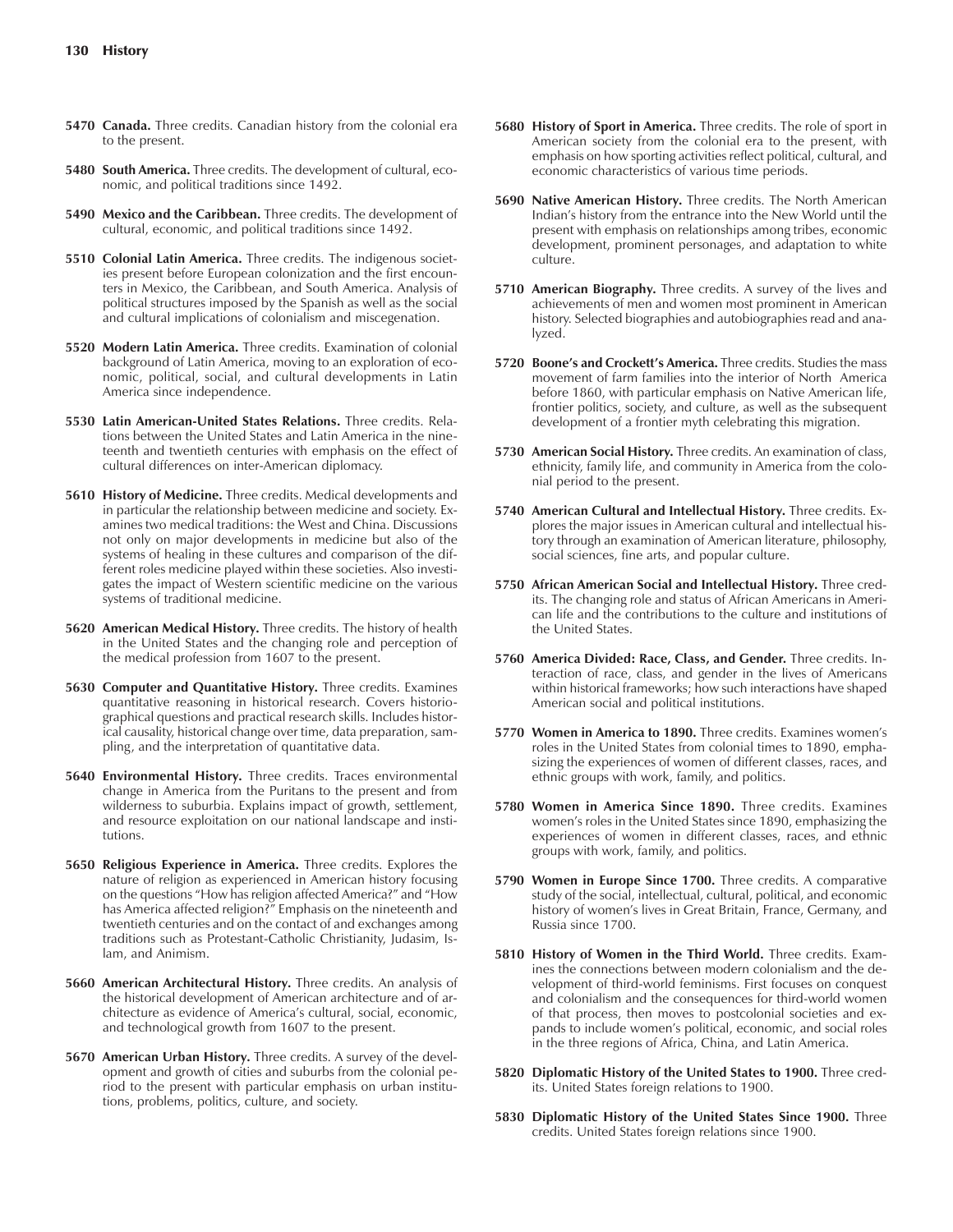- **5860 Historical Archaeology.** Three credits. Introduces the disciplines of historical archaeology, including examination of archaeological evidence, historical documentation, and interpretation of evidence.
- **5870 Field Course in Historical Archaeology.** Three credits. Prerequisite: HIST 5860 or permission of instructor. Archaeological resources and procedures and the interpretation of historical evidence undertaken at a field archaeological site.
- **5910 Principles of Archival Administration.** Three credits. The theory, principles, and techniques employed by archivists and curators of manuscript collections. Importance of record preservation for scholars, business, government, and the public at large stressed.
- **5920 Development of the Local History Museum.** Three credits. An overview of the development of museology, museography, and museum administration. Emphasizes approaches for identifying and solving typical problems encountered by the local history museum.
- **5930 Fundamentals of Historic Preservation and Cultural Resources Management.** Three credits. Procedures employed by federal, state, and local agencies in the day-to-day work of locating, recording, restoring, and preserving the historical, architectural, and cultural resources of the United States.
- **5960 Advanced Projects in Historic Preservation.** Three credits. Applied project experience in a community setting. Interested students not enrolled in the department's Historic Preservation concentration should meet with the director of the program before enrolling.
- **6010 Historiography.** Three credits. An introduction to history's major schools of thought. Through reading, class discussion, and essays, students explore critical interpretations in American, European, and non-Western history.
- **6020 Historical Research Methods.** Three credits. Sharpens comprehension of historical interpretation by exploring, through reading, research, and class discussion, possible alternative explanations for specific historical events and themes.
- **6030 Historical Readings and Criticism.** Three credits. A common selection of historiographical works that raise issues common to all historians and that discuss history, historical processes, and historical-mindedness. Students will discuss these works and perhaps also write critical analyses of them.
- **6110/ 7110 Seminar: Colonial and Early American History to 1800**. Three credits. Readings, discussion, reports, and independent study examining selected aspects of institutional and intellectual developments to 1800.
- **6120/ 7120 Seminar: The Era of the American Revolution.** Three credits. Secondary reading, discussion, and primary research on the period between the beginning of the Seven Years' War in 1756 and the death of Thomas Jefferson in 1826.
- **6130/ 7130 Seminar: Jacksonian America.** Three credits. Exploration of a variety of social, economic, political, and cultural topics in the Jacksonian era and an analysis of the relationship between these topics and similar events abroad.
- **6140 Seminar: Old South.** Three credits. Examines the major secondary works which have shaped our understanding of the colonial and antebellum South.
- **6150/ 7150 Seminar: New South.** Three credits. Readings and research in aspects of the American South since 1865.
- **6160/ 7160 Seminar: American West.** Three credits. Major developments in Western history; the leading historians of the West.
- **6170/ 7170 Seminar: Recent American History.** Three credits. The bibliography, interpretation, and selected topics of the history of the United States since 1900.
- **6180/ 7180 Seminar: American Diplomatic History.** Three credits. Selected topics of U.S. diplomatic history treated in depth. Conflicting scholarly interpretations are analyzed and diplomatic source materials are consulted. Formal paper required.
- **6190/ 7190 Seminar: State and Local History.** Three credits. An intensive inquiry into sources of state and local history. Several research papers using primary materials required.
- **6210/ 7210 Seminar: American Social History.** Three credits. Prerequisite: Instructor's permission required. Focuses on selected topics in American social history through directed readings, research, and discussion.
- **6230/ 7230 Seminar: American Women's History.** Three credits. Focuses on selected topics in American women's history through directed readings, research, and discussion.
- **6240/ 7240 Seminar: African American History.** Three credits. Selected topics in African American history. Emphasis on the post-Reconstruction period of United States history.
- **6250/ 7250 Seminar: American Cultural and Intellectual History.** Three credits. Readings and research in selected topics from the colonial period to the present.
- **6260/ 7260 Seminar: American Religious History.** Three credits. Specific themes in the development of religion in America explored through directed readings, research, writing, and discussion.
- **6310 Seminar: Medieval Europe.** Three credits. A reading seminar stressing bibliography, interpretation, and methodologies for either the socio-economic, cultural-intellectual, or political-military history of the Middle Ages.
- **6320 Seminar: Renaissance and Reformation Europe.** Three credits. A reading seminar stressing bibliography, interpretation, and methodologies for either the socio-economic, cultural-intellectual, or political-military history of the Renaissance and Reformation.
- **6340 Seminar: Topics in Premodern Europe.** Three credits. A research seminar covering selected topics in European history before 1715.
- **6350/ 7350 Seminar: Eighteenth-Century Europe.** Three credits. Prerequisite: Elementary knowledge of French. The story, sources, and significance of eighteenth-century Europe from the decline of Louis XIV to the rise of Napoleon I. A combination of lectures, discussions, oral reports, and research projects.
- **6360/ 7360 Seminar: Nineteenth-Century Europe.** Three credits. Selected topics. A research paper using primary materials required.